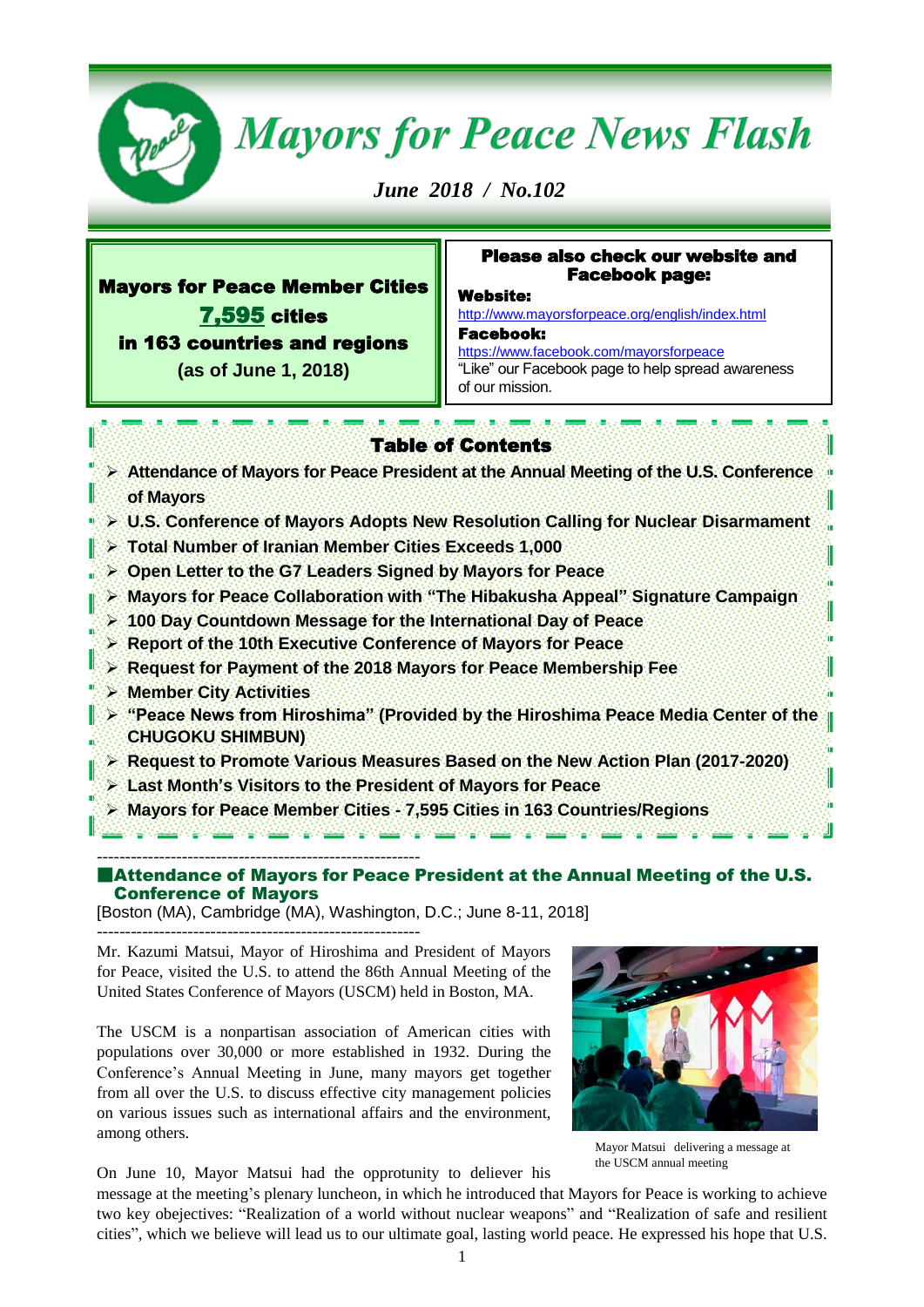member cities, led by Des Moines, the U.S. Mayors for Peace Lead City, will engage in proactive activities of their own and take initiative in realizing a peaceful world, asking the mayors in attendance for support of and understanding of Mayors for Peace activities.

While he was in the U.S., Mayor Matsui also visited Cambridge, MA to give a talk to local high school students and also Washington, D.C. where he was invited to join a discusion at the Carnegie Endowment for International Peace.

A detailed report of Mayor Matsui's trip to the U.S. will be posted on the Mayors for Peace website soon.

▼Mayor Matsui's speech at the USCM's 86th Annual Meeting (Mayors for Peace website): [http://www.mayorsforpeace.org/jp/whatsnew/news/data/20180607/Mayor%20Matsui's%20USCM%20speech.en.pdf](http://www.mayorsforpeace.org/jp/whatsnew/news/data/20180607/Mayor%20Matsui) ▼Mayor Matsui's speech at the Carnegie Endowment for International Peace (Mayors for Peace website): [http://www.mayorsforpeace.org/jp/whatsnew/news/data/20180607/Matsui\\_speech\\_Carnegie\\_2018\\_en.pdf](http://www.mayorsforpeace.org/jp/whatsnew/news/data/20180607/Matsui_speech_Carnegie_2018_en.pdf)

-------------------------------------------------------

--------------------------------------------------------

# ■U.S. Conference of Mayors Adopts New Resolution Calling for Nuclear Disarmament

[Boston, MA (U.S.); June 11, 2018]

On June 11, at the close of its 86th Annual Meeting which was held in Boston, MA, the United States Conference of Mayors (USCM) unanimously adopted a sweeping resolution "Calling on the Administration and Congress to Step Back From the Brink and Exercise Global Leadership in Preventing Nuclear War".

The resolution was sponsored by T.M. Franklin Cownie, Mayor of Des Moines, Iowa which is a Vice-President of Mayors for Peace and a Lead City, and 25 co-sponsors including USCM President Steve Benjamin, Mayor of Columbia, South Carolina and USCM International Affairs Committee Chair Nan Whaley, Mayor of Dayton, Ohio.

[The USCM,](http://www.usmayors.org/) a nonpartisan association of 1,408 American cities with populations over 30,000, has unanimously adopted Mayors for Peace resolutions for 13 consecutive years. Resolutions adopted at annual meetings become USCM official policy.

<Report by Jackie Cabasso, Mayors for Peace North American Coordinator>

[▼Full text of the resolution with the complete list of sponsors](http://www.mayorsforpeace.org/english/outlines/membership_fee.html) (Mayors for Peace website): <http://www.mayorsforpeace.org/english/ecbn/resolution/20180612.html>

[▼Official](http://www.mayorsforpeace.org/english/outlines/membership_fee.html) version on the USCM website (scroll down to the 4th resolution):

[http://legacy.usmayors.org/resolutions/86th\\_Conference/proposedcommittee-preview.asp?committee=Internati](http://legacy.usmayors.org/resolutions/86th_Conference/proposedcommittee-preview.asp?committee=International%20Affairs) [onal%20Affairs](http://legacy.usmayors.org/resolutions/86th_Conference/proposedcommittee-preview.asp?committee=International%20Affairs)

---------------------------------------------------------

# ■Total Number of Iranian Member Cities Exceeds 1,000

---------------------------------------------------------

As of June 1, 2018, the number of Iranian member cities reached 1,003. This record was achieved by the continued efforts of the staff and volunteers at the Tehran Peace Museum who have been consistently communicating with non-member cities in Iran and asking them to join the organization. The City of Tehran has been a Lead City of Mayors for Peace since 2017 and the Iranian Secretariat of Mayors for Peace is housed within the Tehran Peace Museum. Iran is now home to the second largest number of Mayors for Peace member cities in the world after Japan.

The Iranian Secretariat of Mayors for Peace wishes to invite the remaining cities to join the organization and also further activate the current network of Iranian member cities.

< Report by Fateme Babaha, a volunteer member of the staff at the Iranian Secretariat of Mayors for Peace >

▼Full report on the Mayors for Peace website:

[http://www.mayorsforpeace.org/english/whatsnew/activity/180619\\_Iran\\_membership.html](http://www.mayorsforpeace.org/english/whatsnew/activity/180619_Iran_membership.html)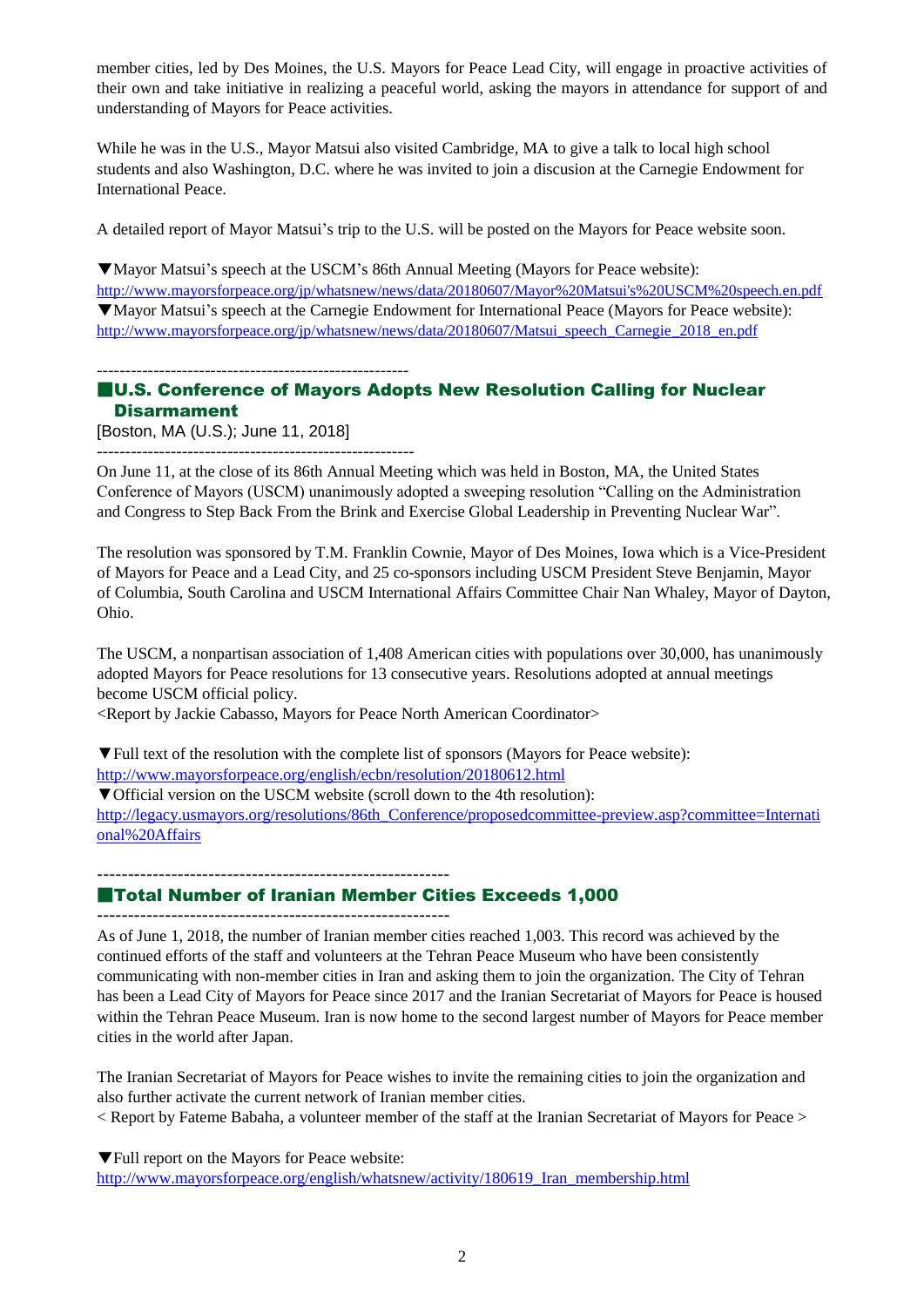#### ---------------------------------------------------------

# ■Open Letter to the G7 Leaders Signed by Mayors for Peace

---------------------------------------------------------

In conjunction with the G7 Summit held in Charlevoix in Québec, Canada on June 8 and 9, the City of Montréal, an Executive City of Mayors for Peace, launched an initiative to issue an open letter addressed to the leaders of the G7.

The letter highlights that international organizations of local authorities offer national leaders our cooperation in tackling various challenges that cities and local governments are facing around the world, including terrorism and the destruction of the environment.

Taking into account that this initiative is within the scope of one of the key objectives of the Mayors for Peace Action Plan, namely "Realization of safe and resilient cities", upon receiving our executive members' consent, we decided to support this initiative and the President of Mayors for Peace signed the letter together with ten other global associations of local authorities including Metropolis, UCLG, etc.

▼The open letter to the G7 leaders (Mayors for Peace website): [http://www.mayorsforpeace.org/english/whatsnew/news/data/20180604/2018\\_G7\\_letter\\_en.PDF](http://www.mayorsforpeace.org/english/whatsnew/news/data/20180604/2018_G7_letter_en.PDF)

--------------------------------------------------------- ■Mayors for Peace Collaboration with "The Hibakusha Appeal" Signature Campaign

--------------------------------------------------------- Based on the Action Plan decided at the  $9<sup>th</sup>$  General Conference in August 2017, Mayors for Peace is promoting a petition drive urging the nuclear-armed states and their allies to participate in the Treaty on the Prohibition of Nuclear Weapons. It was also decided that in doing so, Mayors for Peace would collaborate with "The Hibakusha Appeal", a signature campaign launched by the hibakusha of Hiroshima and Nagasaki. The Mayors for Peace Secretariat will compile the number of signatures collected and present it to affiliates of the United **Nations**.

▼For more information about "The Hibakusha Appeal":



#### --------------------------------------------------------- ■100 Day Countdown Message for the International Day of Peace

---------------------------------------------------------

The United Nations has established September 21 as the International Day of Peace (IDP) and an annual day of non-violence and cease-fire. Mayors for Peace has been a long-time supporter of the IDP and encourages all member cities to commemorate the International Day of Peace on September 21.

On June 13, the President of Mayors for Peace issued a message for the 100-day countdown to the IDP, inviting all members to commemorate the 2018 International Day of Peace in their city.

▼Message for the International Day of Peace, 100-Day Countdown by the President of Mayors for Peace (Mayors for Peace website):

[http://www.mayorsforpeace.org/english/statement/mailmag/pdf/180613\\_IDP100day\\_message\\_E.pdf](http://www.mayorsforpeace.org/english/statement/mailmag/pdf/180613_IDP100day_message_E.pdf) ▼International Day of Peace 21 September (The United Nations website): <http://www.un.org/en/events/peaceday/>

<<PLEASE SEND INFORMATION ON YOUR CITY'S 2018 IDP EVENT >>

If your city is planning to organize an event to commemorate the IDP, please send an event report to our secretariat. We will share the report on the Mayors for Peace website, etc.

▼Please mail us with an outline of your event at: [mayorcon@pcf.city.hiroshima.jp](mailto:mayorcon@pcf.city.hiroshima.jp)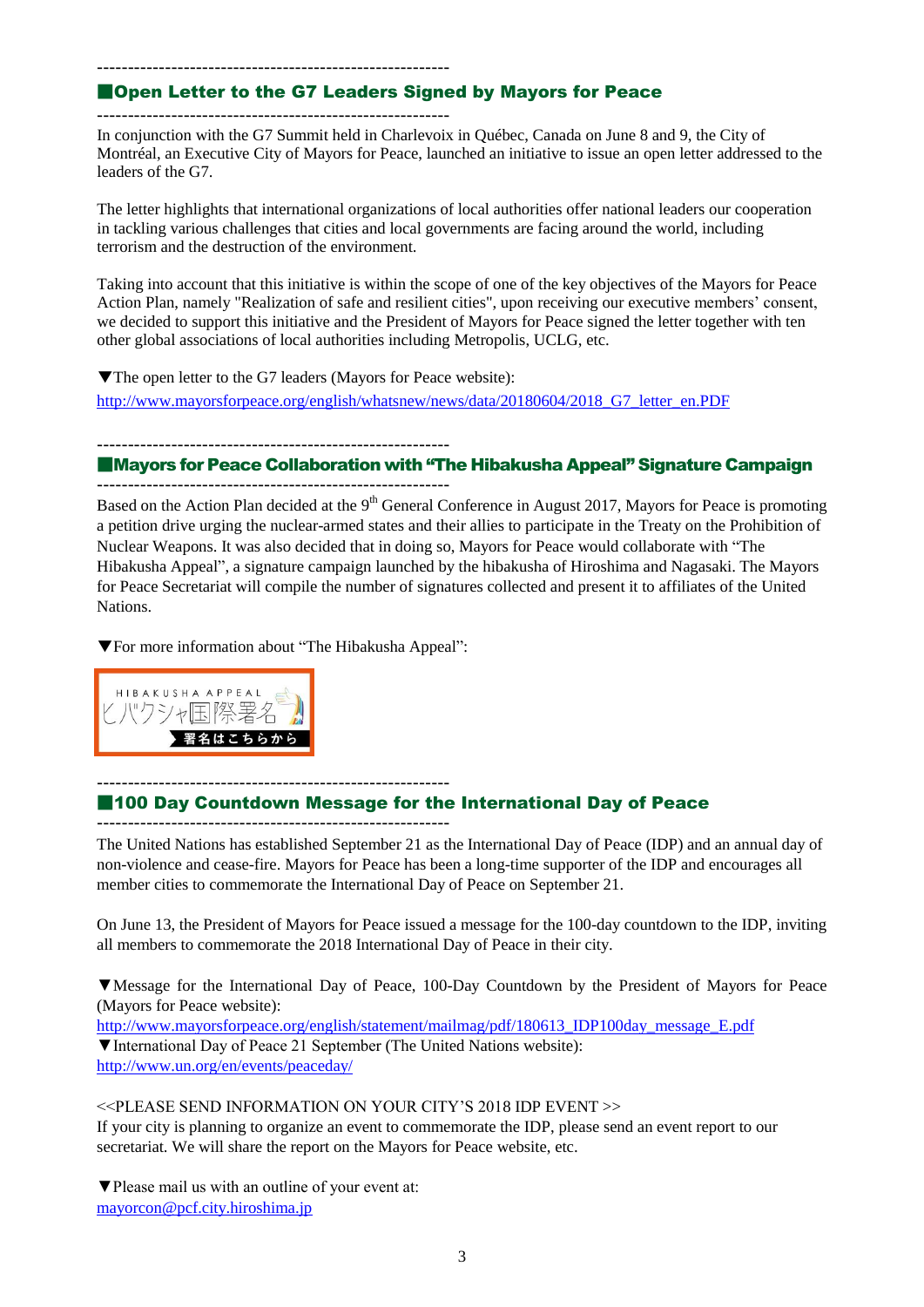#### ---------------------------------------------------------

# ■Report of the 10th Executive Conference of Mayors for Peace

---------------------------------------------------------

On April 26, the 10th Mayors for Peace Executive Conference was held in Geneva, Switzerland. Representatives of 10 Executive Cities took the opportunity to discuss strategies to promote the Mayors for Peace Action Plan adopted at last year's General Conference and also exchange views on strengthening activities led by Lead Cities and expanding Mayors for Peace membership. The outline of the meeting has been posted on the Mayors for Peace website:

▼The 10th Executive Conference of Mayors for Peace: [http://www.mayorsforpeace.org/english/report/directors/10th\\_directors.html](http://www.mayorsforpeace.org/english/report/directors/10th_directors.html)

-------------------------------------------------------

--------------------------------------------------------

# ■Request for Payment of the 2018 Mayors for Peace Membership Fee

In order to facilitate future activities and strengthen the sense of solidarity amongst member cities, Mayors for Peace introduced an annual Membership Fee in 2015.

This year again, we ask each member city to pay a Fee of 2,000 Japanese yen (about 19 USD/16 Euro as of April 16, 2018) per city. If your city has not paid their Membership Fee in previous years, we ask your city to pay the total amount owed for each unpaid year since 2015. The collected Membership Fees will be allocated toward new and existing projects listed on the Mayors for Peace Action Plan 2017-2020.

A request for payment of the 2018 membership fee was sent to each city by email on April 2. We deeply appreciate your kind cooperation.

▼Request for the 2018 [Mayors for Peace Membership Fee](http://www.mayorsforpeace.org/english/outlines/membership_fee.html) (Mayors for Peace website): [http://www.mayorsforpeace.org/english/outlines/membership\\_fee.html](http://www.mayorsforpeace.org/english/outlines/membership_fee.html)

---------------------------------------------------------

#### ■Member City Activities

---------------------------------------------------------

# **< Manchester, UK >**

#### **\*Manchester City Council seeks to create new contemplative Peace Garden**

A Vice President of Mayors for Peace, Manchester City Council, has announced a £4 million plan for a new contemplative Peace Garden as part of a major renovation of Lincoln Square, near the Town Hall. It is envisioned as a quiet oasis of calm in the city centre and will also be connected to the Manchester City Centre Peace Trail, of which a newly updated Children's Peace Trail is in production.

The new garden will be anchored by the city's statue of Abraham Lincoln and it will also feature two ginkgo trees grown from the seeds of a tree that survived the bombing in Hiroshima. Other gingko trees Manchester has received have been planted at schools and also at the Manchester Children's Hospital. < Report by Sean Morris, UK & Ireland Mayors for Peace Chapter Secretary>

▼Full report on the Mayors for Peace website:

[http://www.mayorsforpeace.org/english/whatsnew/activity/180619\\_Manchester\\_peace\\_garden.html](http://www.mayorsforpeace.org/english/whatsnew/activity/180619_Manchester_peace_garden.html) ▼Further information on the news (Manchester Evening News website): <https://www.manchestereveningnews.co.uk/news/lincoln-square-set-become-home-14724215>

▼Further information on Manchester Peace Trail (European Discovering Peace website): <http://www.discoverpeace.eu/choose-a-city>

#### **< Manchester and Stockport, UK >**

# **\*Manchester and Stockport host Belarusian delegation learning about health and social care programmes**

In a visit coordinated by Chernobyl Children's Project, UK, Mayors for Peace members Manchester and Stockport hosted a delegation from Belarus, in order to improve ways to care for vulnerable children and young adults. Greater Manchester has been the first part of the UK to see health and social care services merge, and the delegation wanted to know the benefits and challenges of this process.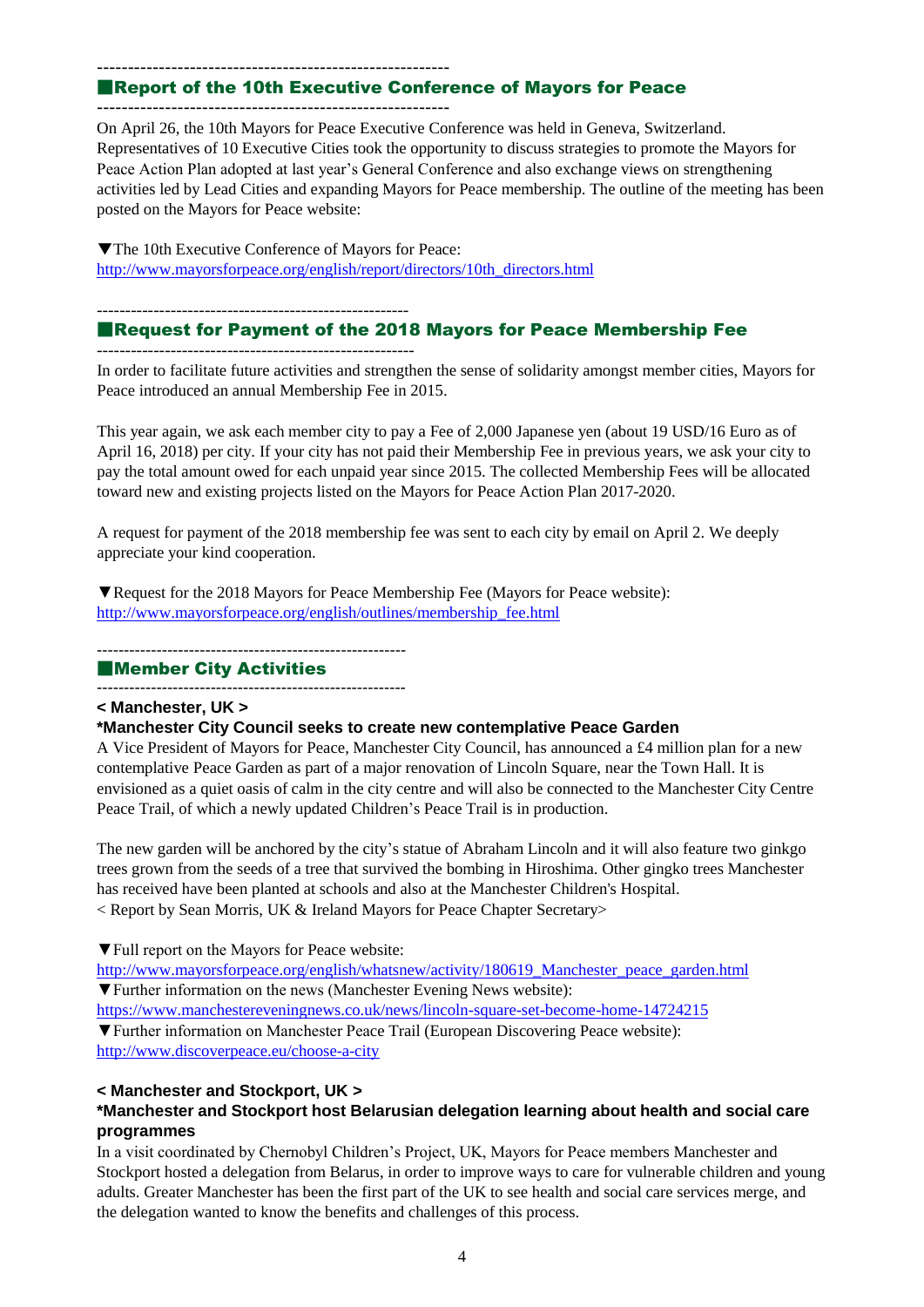The project brought the Vice Governor of the Gomel region, Vladimir Privalov, and senior managers to see a number of programmes around Manchester and Stockport. They also met with the Lord Mayor of Manchester, Councillor June Hitchen, and senior Children's and Adults' Services managers from Manchester City Council and the National Health Service.

< Report by Sean Morris, UK & Ireland Mayors for Peace Chapter Secretary>

▼Full report with photos on the Mayors for Peace website:

http://www.mayorsforpeace.org/english/whatsnew/activity/data/2018/Belarus Gomel visit to Manchester.pdf ▼Chernobyl Children's Project UK

[http://www.chernobyl-children.org.uk](http://www.chernobyl-children.org.uk/)

#### <<PLEASE SEND US INFORMATION ABOUT YOUR CITY'S PEACE ACTIVITIES>>

Please help us tell others about what you are doing! We can create a link to your city's website or the website of your peace event to help you advertise. Please send us information including the date, venue, organizers and a description of the event. We look forward to receiving information from your city.

▼Please send a report about your event to the Mayors for Peace Secretariat at:

mayorcon@pcf.city.hiroshima.jp

▼List of peace events as based on those in the Mayors for Peace Action Plan (As of June 11): [http://www.mayorsforpeace.org/data/pdf/03\\_newmembers/2018\\_List\\_of\\_Activities\\_en.pdf](http://www.mayorsforpeace.org/data/pdf/03_newmembers/2018_List_of_Activities_en.pdf)

# ---------------------------------------------------------

# ■"Peace News from Hiroshima"

(Provided by the Hiroshima Peace Media Center of the CHUGOKU SHIMBUN)

---------------------------------------------------------

It was on May 27, 2016, that Barack Obama, who was then President of the United States, paid a visit to Hiroshima. Two years have now passed since that historic day in the A-bombed city.

A large crowd around the perimeter of the Peace Memorial Park was there to welcome Mr. Obama, and his speech was broadcast to the whole world. These were some of the words he spoke: "But among those nations like my own that hold nuclear stockpiles, we must have the courage to escape the logic of fear, and pursue a world without them."

As president of the nation which carried out the first atomic attack in human history, Mr. Obama did not mention U.S. responsibility for the bombing or offer an apology. Some criticized this stance. But his visit to Hiroshima was certainly significant in the fact that the President of the United States stressed the importance of pursuing a world without nuclear weapons.

Over the last two years, however, the world seems to have moved away from this vision. Though the Treaty on the Prohibition of Nuclear Weapons was adopted at the United Nations last year, it has not gained the support of the nuclear-armed nations, like the United States, or Japan, which itself experienced the atomic bombings. In addition, North Korea's nuclear ambitions have been a matter of grave concern. At this point, it appears that negotiations have opened the door toward a possible resolution to the problem of North Korea's nuclear arsenal. In this connection, we hope that U.S. President Donald Trump and North Korean leader Kim Jong-un will have the courage, like Mr. Obama, to visit the A-bombed city of Hiroshima.

Visit the following links for articles from the Hiroshima Peace Media Center.

- News reporters exchange views on significance Obama's visit

<http://www.hiroshimapeacemedia.jp/?p=83067>

- Austria's parliament speaker visits Hiroshima

<http://www.hiroshimapeacemedia.jp/?p=83064>

- 114 volumes of register for A-bomb victims are aired in Peace Memorial Park <http://www.hiroshimapeacemedia.jp/?p=83004>

- Children's Peace Monument marks 60th anniversary

- <http://www.hiroshimapeacemedia.jp/?p=82666>
- Editorial: U.S.-North Korea summit

http://www.hiroshimapeacemedia.jp/?p=83218